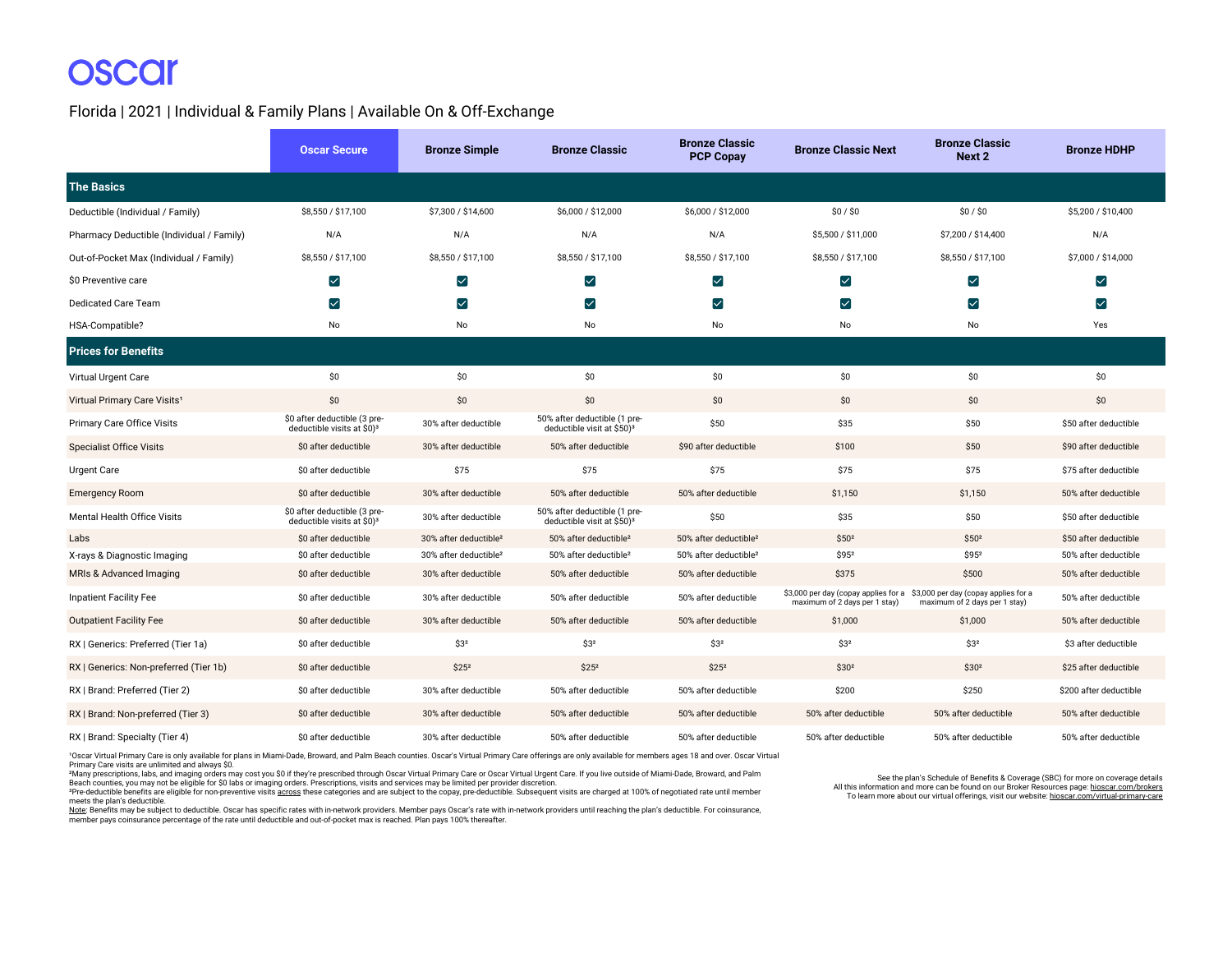#### Florida | 2021 | Individual & Family Plans | Available On & Off-Exchange

|                                           | <b>Silver Saver</b>   | <b>Silver Saver 2</b>             | <b>Silver Classic Next</b> | <b>Silver Classic</b>             | <b>Silver Classic Copay</b>                                                             | <b>Silver Classic \$0 Ded</b>                                         | <b>Gold Classic</b>               |
|-------------------------------------------|-----------------------|-----------------------------------|----------------------------|-----------------------------------|-----------------------------------------------------------------------------------------|-----------------------------------------------------------------------|-----------------------------------|
| <b>The Basics</b>                         |                       |                                   |                            |                                   |                                                                                         |                                                                       |                                   |
| Deductible (Individual / Family)          | \$4,200 / \$8,400     | \$6,200 / \$12,400                | \$6,000 / \$12,000         | \$5,000 / \$10,000                | \$7,000 / \$14,000                                                                      | \$0/\$0                                                               | \$2,500 / \$5,000                 |
| Pharmacy Deductible (Individual / Family) | N/A                   | N/A                               | N/A                        | N/A                               | N/A                                                                                     | \$4,000 / \$8,000                                                     | N/A                               |
| Out-of-Pocket Max (Individual / Family)   | \$8,550 / \$17,100    | \$8,550 / \$17,100                | \$8,000 / \$16,000         | \$8,550 / \$17,100                | \$8,200 / \$16,400                                                                      | \$8,550 / \$17,100                                                    | \$6,000 / \$12,000                |
| \$0 Preventive care                       | ⊻                     | ⊻                                 | ⊻                          | ☑                                 | $\bm{\triangledown}$                                                                    | $\blacktriangledown$                                                  | ☑                                 |
| <b>Dedicated Care Team</b>                | $\blacktriangledown$  | $\blacktriangledown$              | ☑                          | ☑                                 | $\blacktriangledown$                                                                    | $\blacktriangledown$                                                  | $\blacktriangledown$              |
| HSA-Compatible?                           | No                    | No                                | No                         | No                                | No                                                                                      | No                                                                    | No                                |
| <b>Prices for Benefits</b>                |                       |                                   |                            |                                   |                                                                                         |                                                                       |                                   |
| Virtual Urgent Care                       | \$0                   | \$0                               | \$0                        | \$0                               | \$0                                                                                     | \$0                                                                   | \$0                               |
| Virtual Primary Care Visits <sup>1</sup>  | \$0                   | \$0                               | \$0                        | \$0                               | \$0                                                                                     | \$0                                                                   | \$0                               |
| <b>Primary Care Office Visits</b>         | \$25                  | \$40                              | \$30                       | \$50                              | \$30                                                                                    | \$25                                                                  | \$30                              |
| <b>Specialist Office Visits</b>           | \$90 after deductible | \$40                              | \$75 after deductible      | \$80                              | \$75                                                                                    | \$80                                                                  | \$55                              |
| Urgent Care                               | \$75                  | \$75                              | \$50                       | \$75                              | \$50                                                                                    | \$50                                                                  | \$75                              |
| <b>Emergency Room</b>                     | 50% after deductible  | 50% after deductible              | \$650 after deductible     | 50% after deductible              | \$650 after deductible                                                                  | \$1,000                                                               | 30% after deductible              |
| Mental Health Office Visits               | \$25                  | \$40                              | \$30                       | \$50                              | \$30                                                                                    | \$25                                                                  | \$30                              |
| Labs                                      | \$50 <sup>2</sup>     | \$50 <sup>2</sup>                 | \$25 <sup>2</sup>          | \$75 <sup>2</sup>                 | \$30 <sup>2</sup>                                                                       | \$25 <sup>2</sup>                                                     | $$55^2$                           |
| X-rays & Diagnostic Imaging               | $$65^2$               | 50% after deductible <sup>2</sup> | $$75^2$                    | 50% after deductible <sup>2</sup> | \$75 after deductible <sup>2</sup>                                                      | \$802                                                                 | 30% after deductuble <sup>2</sup> |
| MRIs & Advanced Imaging                   | 50% after deductible  | 50% after deductible              | 40% after deductible       | 50% after deductible              | \$200 after deductible                                                                  | \$275                                                                 | 30% after deductible              |
| Inpatient Facility Fee                    | 50% after deductible  | 50% after deductible              | 40% after deductible       | 50% after deductible              | \$500 per day after deductible<br>(copay applies for a maximum of 2<br>days per 1 stay) | \$2,500 per day (copay applies for a<br>maximum of 2 days per 1 stay) | 30% after deductible              |
| <b>Outpatient Facility Fee</b>            | 50% after deductible  | 50% after deductible              | 40% after deductible       | 50% after deductible              | \$350 after deductible                                                                  | \$1,000                                                               | 30% after deductible              |
| RX   Generics: Preferred (Tier 1a)        | \$3 <sup>2</sup>      | \$3 <sup>2</sup>                  | \$3 <sup>2</sup>           | \$3 <sup>2</sup>                  | \$32                                                                                    | \$3 <sup>2</sup>                                                      | \$32                              |
| RX   Generics: Non-preferred (Tier 1b)    | \$25 <sup>2</sup>     | \$25 <sup>2</sup>                 | \$25 <sup>2</sup>          | \$25 <sup>2</sup>                 | \$25 <sup>2</sup>                                                                       | \$25 <sup>2</sup>                                                     | \$30 <sup>2</sup>                 |
| RX   Brand: Preferred (Tier 2)            | \$75 after deductible | \$75 after deductible             | \$100                      | \$75                              | \$75                                                                                    | \$100                                                                 | \$55                              |
| RX   Brand: Non-preferred (Tier 3)        | 50% after deductible  | 50% after deductible              | 50% after deductible       | 50% after deductible              | 50% after deductible                                                                    | 50% after deductible                                                  | 30% after deductible              |
| RX   Brand: Specialty (Tier 4)            | 50% after deductible  | 50% after deductible              | 50% after deductible       | 50% after deductible              | 50% after deductible                                                                    | 50% after deductible                                                  | 30% after deductible              |

1Oscar Virtual Primary Care is only available for plans in Miami-Dade, Broward, and Palm Beach counties. Oscar's Virtual Primary Care offerings are only available for members ages 18 and over. Oscar Virtual

Primary Care visits are unlimited and always \$0.<br>\*Many prescriptions, labs, and imaging orders may cost you \$0 if they're prescribed through Oscar Virtual Primary Care or Oscar Virtual Urgent Care. If you live outside of M

<sup>3</sup>Pre-deductible benefits are eligible for non-preventive visits across these categories and are subject to the copay, pre-deductible. Subsequent visits are charged at 100% of negotiated rate until member meets the plan's deductible.

<u>Note</u>: Benefits may be subject to deductible. Oscar has specific rates with in-network providers. Member pays Oscar's rate with in-network providers until reaching the plan's deductible. For coinsurance,<br>member pays coins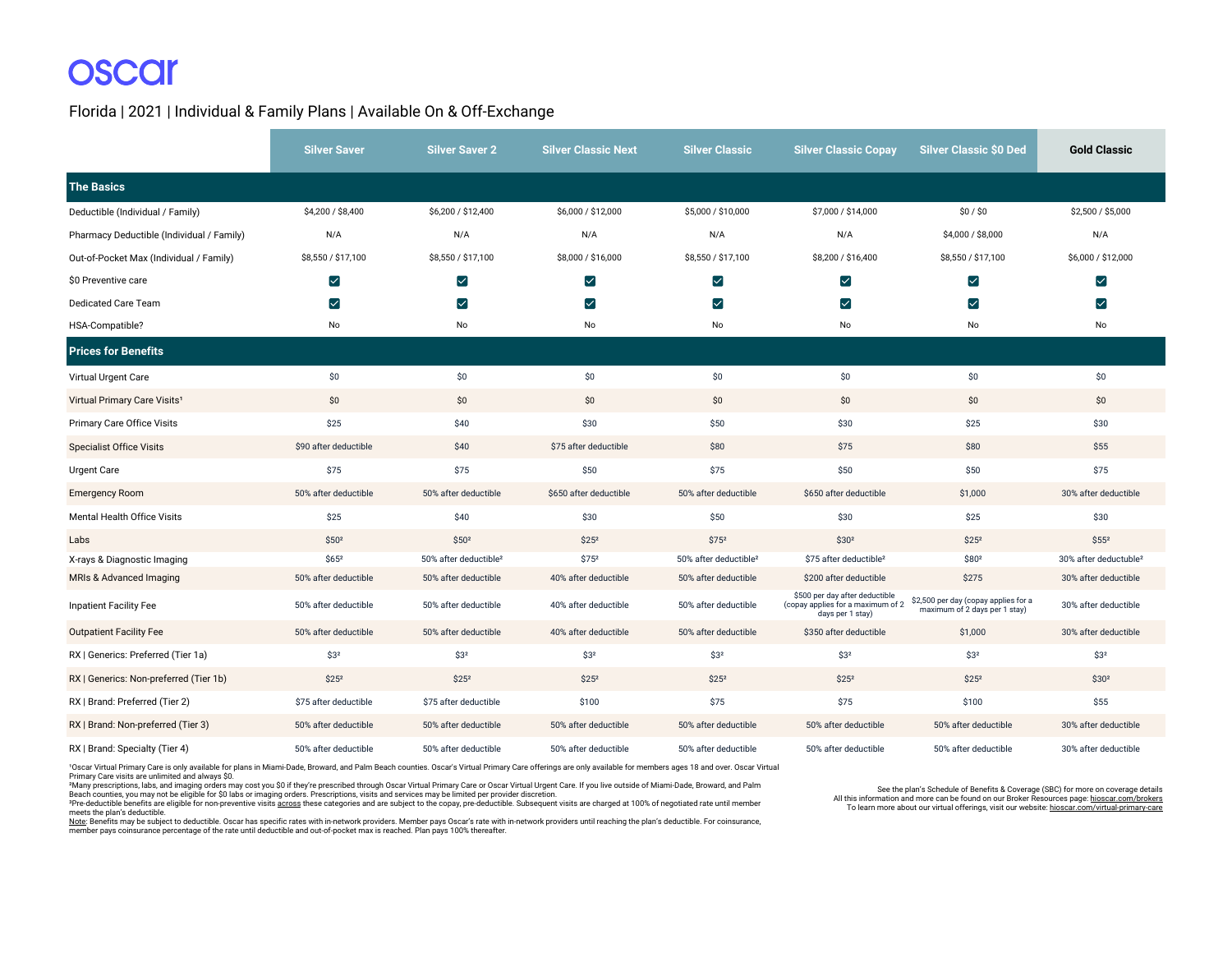Florida | 2021 | Individual & Family Plans | On-Exchange Only | Silver CSR Plans

|                                           | <b>Silver Saver CSR 250</b>       | <b>Silver Saver CSR 200</b>       | <b>Silver Saver CSR 150</b> | <b>Silver Saver 2</b><br><b>CSR 250</b> | <b>Silver Saver 2</b><br><b>CSR 200</b>     | <b>Silver Saver 2</b><br><b>CSR 150</b> | <b>Silver Classic Next</b><br><b>CSR 250</b> |
|-------------------------------------------|-----------------------------------|-----------------------------------|-----------------------------|-----------------------------------------|---------------------------------------------|-----------------------------------------|----------------------------------------------|
| <b>The Basics</b>                         |                                   |                                   |                             |                                         |                                             |                                         |                                              |
| Deductible (Individual / Family)          | \$2,500 / \$5,000                 | \$825 / \$1,650                   | \$0/\$0                     | \$3,300 / \$6,600                       | \$970 / \$1,940                             | \$0/\$0                                 | \$3,500 / \$7,000                            |
| Pharmacy Deductible (Individual / Family) | N/A                               | N/A                               | N/A                         | N/A                                     | N/A                                         | N/A                                     | N/A                                          |
| Out-of-Pocket Max (Individual / Family)   | \$6,800 / \$13,600                | \$2,800 / \$5,600                 | \$1,600 / \$3,200           | \$6,800 / \$13,600                      | \$2,800 / \$5,600                           | \$1,350 / \$2,700                       | \$6,300 / \$12,600                           |
| \$0 Preventive care                       | $\blacktriangledown$              | ☑                                 | $\blacktriangleright$       | $\blacktriangledown$                    | ☑                                           | $\blacktriangledown$                    | $\blacktriangledown$                         |
| Dedicated Care Team                       | ☑                                 | ☑                                 | ☑                           | ☑                                       | $\vert\mathcal{\mathcal{\mathcal{L}}}\vert$ | ☑                                       | $\blacktriangledown$                         |
| HSA-Compatible?                           | No                                | No                                | No                          | No                                      | No                                          | No                                      | No                                           |
| <b>Prices for Benefits</b>                |                                   |                                   |                             |                                         |                                             |                                         |                                              |
| Virtual Urgent Care                       | \$0                               | \$0                               | \$0                         | \$0                                     | \$0                                         | \$0                                     | \$0                                          |
| Virtual Primary Care Visits <sup>1</sup>  | \$0                               | \$0                               | \$0                         | \$0                                     | \$0                                         | \$0                                     | \$0                                          |
| Primary Care Office Visits                | \$25                              | \$15                              | \$0                         | \$40                                    | \$25                                        | \$5                                     | \$25                                         |
| <b>Specialist Office Visits</b>           | \$45 after deductible             | \$30 after deductible             | \$10                        | \$40                                    | \$25                                        | \$5                                     | \$60                                         |
| Urgent Care                               | \$60                              | \$45                              | \$30                        | \$60                                    | \$45                                        | \$30                                    | \$50                                         |
| <b>Emergency Room</b>                     | 40% after deductible              | 25% after deductible              | 25%                         | 40% after deductible                    | 30% after deductible                        | 30%                                     | \$650 after deductible                       |
| Mental Health Office Visits               | \$25                              | \$15                              | \$0                         | \$40                                    | \$25                                        | \$5                                     | \$25                                         |
| Labs                                      | \$50 <sup>2</sup>                 | \$30 <sup>2</sup>                 | \$0 <sup>2</sup>            | \$50 <sup>2</sup>                       | \$30 <sup>2</sup>                           | \$0 <sup>2</sup>                        | \$25 <sup>2</sup>                            |
| X-rays & Diagnostic Imaging               | 50% after deductible <sup>2</sup> | 30% after deductible <sup>2</sup> | \$0 <sup>2</sup>            | 40% after deductible <sup>2</sup>       | 30% after deductible <sup>2</sup>           | 30% <sup>2</sup>                        | $$75^2$                                      |
| MRIs & Advanced Imaging                   | 40% after deductible              | 25% after deductible              | 25%                         | 40% after deductible                    | 30% after deductible                        | 30%                                     | 40% after deductible                         |
| <b>Inpatient Facility Fee</b>             | 40% after deductible              | 25% after deductible              | 25%                         | 40% after deductible                    | 30% after deductible                        | 30%                                     | 40% after deductible                         |
| <b>Outpatient Facility Fee</b>            | 40% after deductible              | 25% after deductible              | 25%                         | 40% after deductible                    | 30% after deductible                        | 30%                                     | 40% after deductible                         |
| RX   Generics: Preferred (Tier 1a)        | \$3 <sup>2</sup>                  | \$3 <sup>2</sup>                  | \$0 <sup>2</sup>            | \$3 <sup>2</sup>                        | \$3 <sup>2</sup>                            | \$0 <sup>2</sup>                        | \$32                                         |
| RX   Generics: Non-preferred (Tier 1b)    | \$20 <sup>2</sup>                 | \$10 <sup>2</sup>                 | \$10 <sup>2</sup>           | \$20 <sup>2</sup>                       | \$10 <sup>2</sup>                           | \$10 <sup>2</sup>                       | \$25 <sup>2</sup>                            |
| RX   Brand: Preferred (Tier 2)            | \$60 after deductible             | \$40 after deductible             | \$25                        | \$60 after deductible                   | \$40 after deductible                       | \$20                                    | \$75                                         |
| RX   Brand: Non-preferred (Tier 3)        | 50% after deductible              | 50% after deductible              | 50%                         | 50% after deductible                    | 50% after deductible                        | 50%                                     | 50% after deductible                         |
| RX   Brand: Specialty (Tier 4)            | 50% after deductible              | 50% after deductible              | 50%                         | 50% after deductible                    | 50% after deductible                        | 50%                                     | 50% after deductible                         |

1Oscar Virtual Primary Care is only available for plans in Miami-Dade, Broward, and Palm Beach counties. Oscar's Virtual Primary Care offerings are only available for members ages 18 and over. Oscar Virtual Primary Care visits are unlimited and always \$0.

²Many prescriptions, labs, and imaging orders may cost you \$0 if they're prescribed through Oscar Virtual Primary Care or Oscar Virtual Urgent Care. If you live outside of Miami-Dade, Broward, and Palm Beach counties, you may not be eligible for \$0 labs or imaging orders. Prescriptions, visits and services may be limited per provider discretion.

<sup>3</sup>Pre-deductible benefits are eligible for non-preventive visits across these categories and are subject to the copay, pre-deductible. Subsequent visits are charged at 100% of negotiated rate until member meets the plan's deductible.

<u>Note</u>: Benefits may be subject to deductible. Oscar has specific rates with in-network providers. Member pays Oscar's rate with in-network providers until reaching the plan's deductible. For coinsurance,<br>member pays coins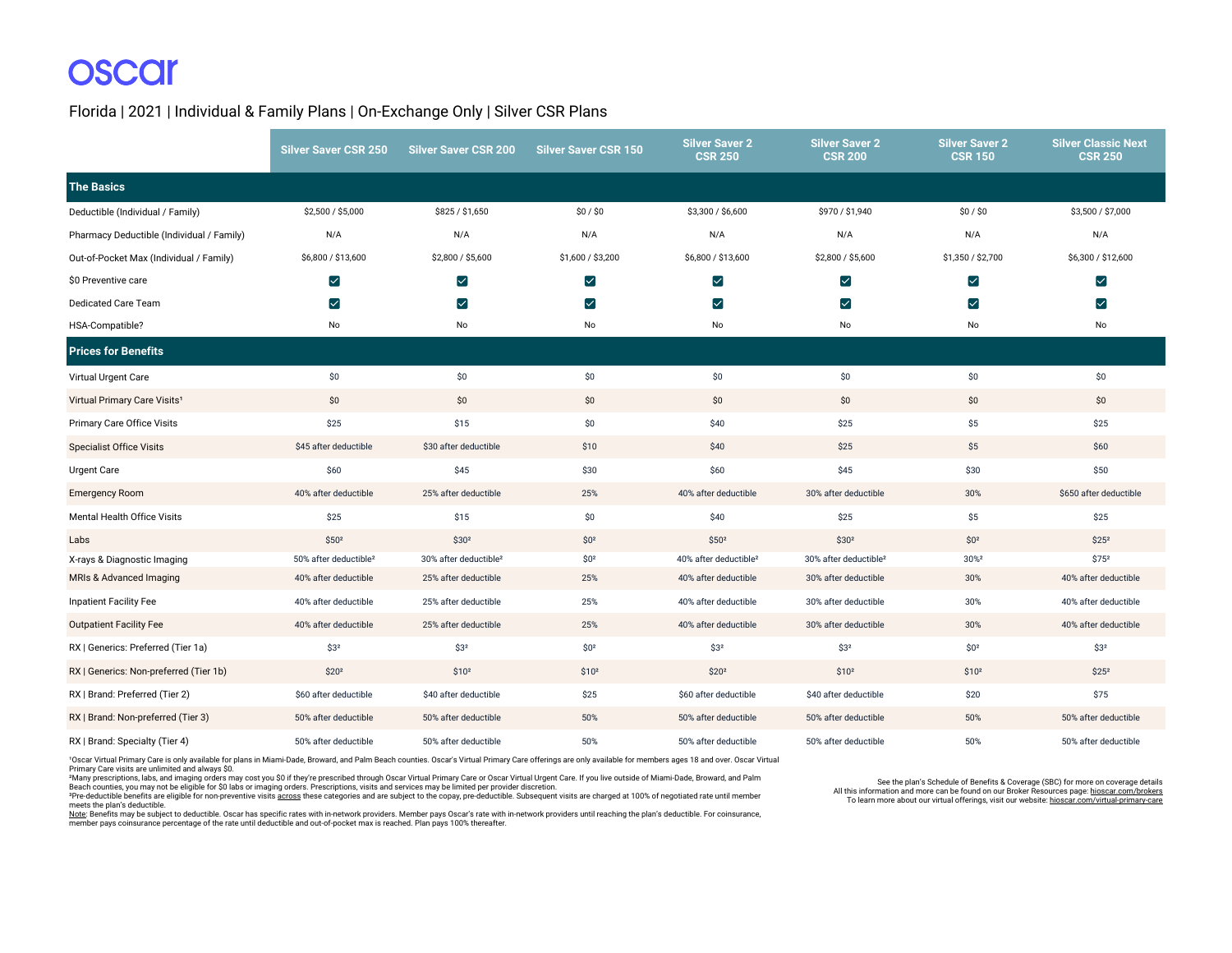Florida | 2021 | Individual & Family Plans | On-Exchange Only | Silver CSR Plans

|                                           | <b>Silver Classic Next</b><br><b>CSR 200</b> | <b>Silver Classic Next</b><br><b>CSR 150</b> | <b>Silver Classic</b><br><b>CSR 250</b> | <b>Silver Classic</b><br><b>CSR 200</b> | <b>Silver Classic</b><br><b>CSR 150</b> | <b>Silver Classic</b><br>Copay CSR 250                                              | <b>Silver Classic</b><br>Copay CSR 200                          |
|-------------------------------------------|----------------------------------------------|----------------------------------------------|-----------------------------------------|-----------------------------------------|-----------------------------------------|-------------------------------------------------------------------------------------|-----------------------------------------------------------------|
| <b>The Basics</b>                         |                                              |                                              |                                         |                                         |                                         |                                                                                     |                                                                 |
| Deductible (Individual / Family)          | \$0/\$0                                      | \$0/\$0                                      | \$4,000 / \$8,000                       | \$0/\$0                                 | \$0/\$0                                 | \$3,500 / \$7,000                                                                   | \$0/\$0                                                         |
| Pharmacy Deductible (Individual / Family) | N/A                                          | N/A                                          | N/A                                     | N/A                                     | N/A                                     | N/A                                                                                 | N/A                                                             |
| Out-of-Pocket Max (Individual / Family)   | \$2,800 / \$5,600                            | \$1,750 / \$3,500                            | \$6,500 / \$13,000                      | \$2,850 / \$5,700                       | \$1,700 / \$3,400                       | \$6,400 / \$12,800                                                                  | \$2,250 / \$4,500                                               |
| \$0 Preventive care                       | $\blacktriangledown$                         | $\blacktriangledown$                         | ☑                                       | $\blacktriangledown$                    | M                                       | ☑                                                                                   | $\blacktriangledown$                                            |
| <b>Dedicated Care Team</b>                | $\blacktriangledown$                         | ☑                                            | $\blacktriangledown$                    | $\blacktriangledown$                    | M                                       | $\blacktriangledown$                                                                | $\blacktriangledown$                                            |
| HSA-Compatible?                           | No                                           | No                                           | No                                      | No                                      | No                                      | No                                                                                  | No                                                              |
| <b>Prices for Benefits</b>                |                                              |                                              |                                         |                                         |                                         |                                                                                     |                                                                 |
| Virtual Urgent Care                       | \$0                                          | \$0                                          | \$0                                     | \$0                                     | \$0                                     | \$0                                                                                 | \$0                                                             |
| Virtual Primary Care Visits <sup>1</sup>  | \$0                                          | \$0                                          | \$0                                     | \$0                                     | \$0                                     | \$0                                                                                 | \$0                                                             |
| Primary Care Office Visits                | \$5                                          | \$0                                          | \$20                                    | \$10                                    | \$0                                     | \$20                                                                                | \$5                                                             |
| <b>Specialist Office Visits</b>           | \$30                                         | \$5                                          | \$60                                    | \$40                                    | \$5                                     | \$50                                                                                | \$25                                                            |
| <b>Urgent Care</b>                        | \$15                                         | \$15                                         | \$50                                    | \$25                                    | \$15                                    | \$50                                                                                | \$15                                                            |
| <b>Emergency Room</b>                     | \$650                                        | \$550                                        | 50% after deductible                    | 25%                                     | 15%                                     | \$400 after deductible                                                              | \$200                                                           |
| Mental Health Office Visits               | \$5                                          | \$0                                          | \$20                                    | \$10                                    | \$0                                     | \$20                                                                                | \$5                                                             |
| Labs                                      | \$15 <sup>2</sup>                            | \$0 <sup>2</sup>                             | $$75^2$                                 | \$30 <sup>2</sup>                       | \$10 <sup>2</sup>                       | \$20 <sup>2</sup>                                                                   | \$15 <sup>2</sup>                                               |
| X-rays & Diagnostic Imaging               | \$30 <sup>2</sup>                            | \$15 <sup>2</sup>                            | 50% after deductible <sup>2</sup>       | 25% <sup>2</sup>                        | 15% <sup>2</sup>                        | \$50 after deductible <sup>2</sup>                                                  | \$30 after deductible <sup>2</sup>                              |
| MRIs & Advanced Imaging                   | 40%                                          | 25%                                          | 50% after deductible                    | 25%                                     | 15%                                     | \$125 after deductible                                                              | \$75                                                            |
| Inpatient Facility Fee                    | 40%                                          | 25%                                          | 50% after deductible                    | 25%                                     | 15%                                     | \$450/day after deductible (copay<br>applies for a maximum of 2 days<br>per 1 stay) | \$250/day (copay applies for a<br>maximum of 2 days per 1 stay) |
| <b>Outpatient Facility Fee</b>            | 40%                                          | 25%                                          | 50% after deductible                    | 25%                                     | 15%                                     | \$200 after deductible                                                              | \$200                                                           |
| RX   Generics: Preferred (Tier 1a)        | \$3 <sup>2</sup>                             | \$0 <sup>2</sup>                             | \$3 <sup>2</sup>                        | \$3 <sup>2</sup>                        | \$3 <sup>2</sup>                        | \$3 <sup>2</sup>                                                                    | \$3 <sup>2</sup>                                                |
| RX   Generics: Non-preferred (Tier 1b)    | \$20 <sup>2</sup>                            | \$72                                         | \$25 <sup>2</sup>                       | \$25 <sup>2</sup>                       | \$10 <sup>2</sup>                       | \$25 <sup>2</sup>                                                                   | \$25 <sup>2</sup>                                               |
| RX   Brand: Preferred (Tier 2)            | \$60                                         | \$20                                         | \$75                                    | \$50                                    | \$30                                    | \$75                                                                                | \$75                                                            |
| RX   Brand: Non-preferred (Tier 3)        | 50%                                          | 50%                                          | 50% after deductible                    | 50%                                     | 50%                                     | 50% after deductible                                                                | 50%                                                             |
| RX   Brand: Specialty (Tier 4)            | 50%                                          | 50%                                          | 50% after deductible                    | 50%                                     | 50%                                     | 50% after deductible                                                                | 50%                                                             |

1Oscar Virtual Primary Care is only available for plans in Miami-Dade, Broward, and Palm Beach counties. Oscar's Virtual Primary Care offerings are only available for members ages 18 and over. Oscar Virtual

Primary Care visits are unlimited and always \$0.<br>\*Many prescriptions, labs, and imaging orders may cost you \$0 if they're prescribed through Oscar Virtual Primary Care or Oscar Virtual Urgent Care. If you live outside of M

<sup>3</sup>Pre-deductible benefits are eligible for non-preventive visits across these categories and are subject to the copay, pre-deductible. Subsequent visits are charged at 100% of negotiated rate until member meets the plan's deductible.

<u>Note</u>: Benefits may be subject to deductible. Oscar has specific rates with in-network providers. Member pays Oscar's rate with in-network providers until reaching the plan's deductible. For coinsurance,<br>member pays coins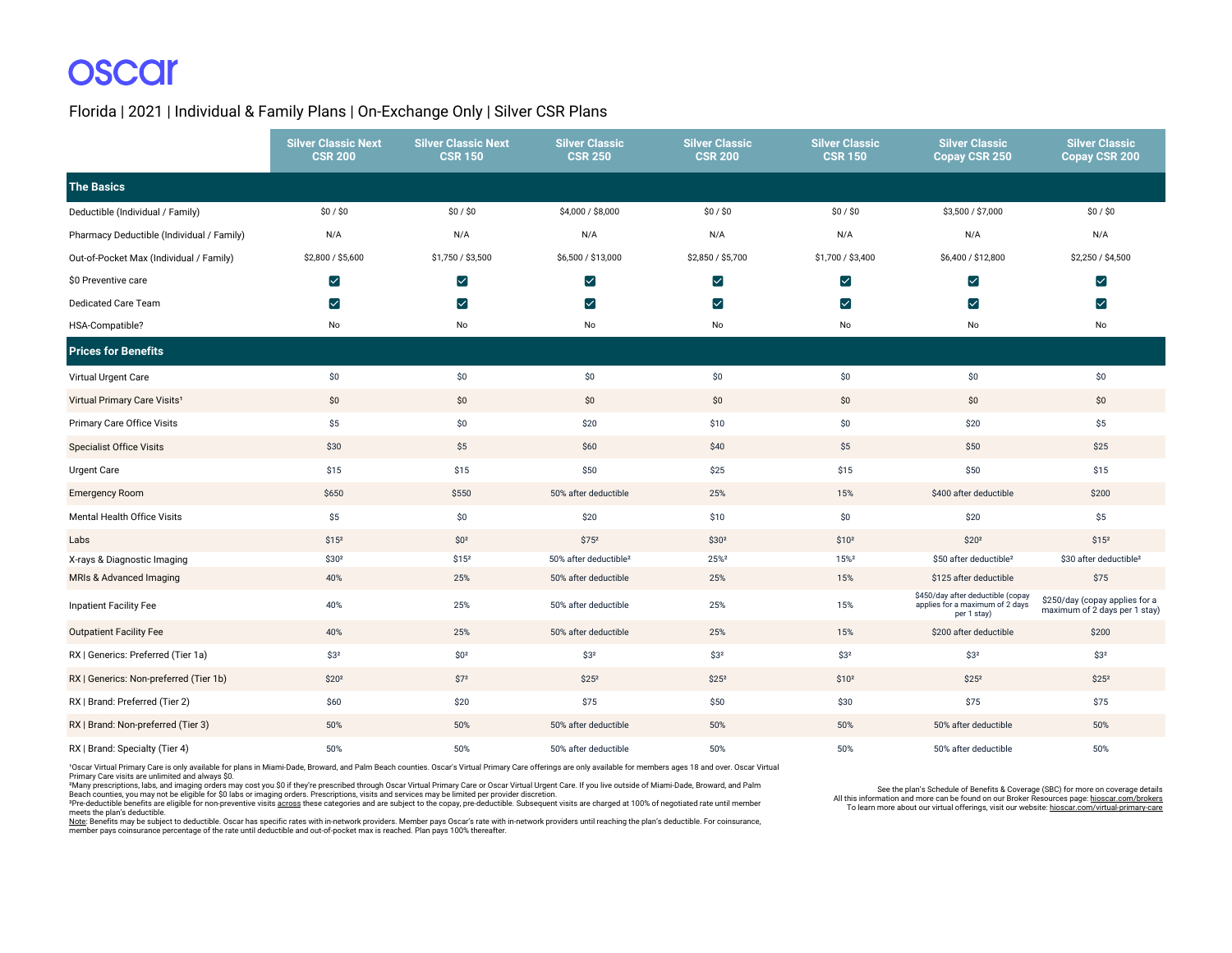# **OSCCI**

Florida | 2021 | Individual & Family Plans | On-Exchange Only | Silver CSR Plans

|                                           | <b>Silver Classic</b><br>Copay CSR 150                          | <b>Silver Classic \$0 Ded</b><br><b>CSR 250</b>                 | <b>Silver Classic \$0 Ded</b><br><b>CSR 200</b>                 | <b>Silver Classic \$0 Ded</b><br><b>CSR 150</b>                 |
|-------------------------------------------|-----------------------------------------------------------------|-----------------------------------------------------------------|-----------------------------------------------------------------|-----------------------------------------------------------------|
| <b>The Basics</b>                         |                                                                 |                                                                 |                                                                 |                                                                 |
| Deductible (Individual / Family)          | \$0/\$0                                                         | \$0/\$0                                                         | \$0/\$0                                                         | \$0/\$0                                                         |
| Pharmacy Deductible (Individual / Family) | N/A                                                             | \$3,250 / \$6,500                                               | \$600 / \$1,200                                                 | \$100 / \$200                                                   |
| Out-of-Pocket Max (Individual / Family)   | \$800 / \$1,600                                                 | \$6,500 / \$13,000                                              | \$2,500 / \$5,000                                               | \$1,000 / \$2,000                                               |
| \$0 Preventive care                       | $\vert\mathcal{\mathcal{\mathcal{L}}}\vert$                     | $\blacktriangledown$                                            | ☑                                                               | $\vert\mathcal{\mathcal{\mathcal{L}}}\vert$                     |
| <b>Dedicated Care Team</b>                | $\vert \checkmark \vert$                                        | ☑                                                               | ☑                                                               | ∨                                                               |
| HSA-Compatible?                           | No                                                              | No                                                              | No                                                              | No                                                              |
| <b>Prices for Benefits</b>                |                                                                 |                                                                 |                                                                 |                                                                 |
| Virtual Urgent Care                       | \$0                                                             | \$0                                                             | \$0                                                             | \$0                                                             |
| Virtual Primary Care Visits <sup>1</sup>  | \$0                                                             | \$0                                                             | \$0                                                             | \$0                                                             |
| Primary Care Office Visits                | \$0                                                             | \$20                                                            | \$10                                                            | \$5                                                             |
| <b>Specialist Office Visits</b>           | \$15                                                            | \$60                                                            | \$25                                                            | \$10                                                            |
| <b>Urgent Care</b>                        | \$15                                                            | \$50                                                            | \$15                                                            | \$15                                                            |
| <b>Emergency Room</b>                     | \$200                                                           | \$500                                                           | \$300                                                           | \$200                                                           |
| <b>Mental Health Office Visits</b>        | \$0                                                             | \$20                                                            | \$10                                                            | \$5                                                             |
| Labs                                      | \$15 <sup>2</sup>                                               | \$15 <sup>2</sup>                                               | \$10 <sup>2</sup>                                               | \$5 <sup>2</sup>                                                |
| X-rays & Diagnostic Imaging               | \$302                                                           | \$602                                                           | \$252                                                           | \$102                                                           |
| MRIs & Advanced Imaging                   | \$75                                                            | \$125                                                           | \$75                                                            | \$40                                                            |
| <b>Inpatient Facility Fee</b>             | \$250/day (copay applies for a<br>maximum of 2 days per 1 stay) | \$650/day (copay applies for a<br>maximum of 2 days per 1 stay) | \$300/day (copay applies for a<br>maximum of 2 days per 1 stay) | \$200/day (copay applies for a<br>maximum of 2 days per 1 stay) |
| <b>Outpatient Facility Fee</b>            | \$200                                                           | \$500                                                           | \$200                                                           | \$100                                                           |
| RX   Generics: Preferred (Tier 1a)        | \$3 <sup>2</sup>                                                | \$3 <sup>2</sup>                                                | \$3 <sup>2</sup>                                                | \$0 <sup>2</sup>                                                |
| RX   Generics: Non-preferred (Tier 1b)    | \$10 <sup>2</sup>                                               | \$25 <sup>2</sup>                                               | \$25 <sup>2</sup>                                               | \$10 <sup>2</sup>                                               |
| RX   Brand: Preferred (Tier 2)            | \$30                                                            | \$100                                                           | \$60                                                            | \$50                                                            |
| RX   Brand: Non-preferred (Tier 3)        | 50%                                                             | 50% after deductible                                            | 50% after deductible                                            | 50% after deductible                                            |
| RX   Brand: Specialty (Tier 4)            | 50%                                                             | 50% after deductible                                            | 50% after deductible                                            | 50% after deductible                                            |

1Oscar Virtual Primary Care is only available for plans in Miami-Dade, Broward, and Palm Beach counties. Oscar's Virtual Primary Care offerings are only available for members ages 18 and over. Oscar Virtual Primary Care visits are unlimited and always \$0.

\*Many prescriptions, labs, and imaging orders may cost you S0 if they're prescribed through Oscar Virtual Primary Care or Oscar Virtual Urgent Care. If you live outside of Miami-Dade, Broward, and Palm<br>Beach counties, you

meets the plan's deductible.

<u>Note</u>: Benefits may be subject to deductible. Oscar has specific rates with in-network providers. Member pays Oscar's rate with in-network providers until reaching the plan's deductible. For coinsurance,<br>member pays coins